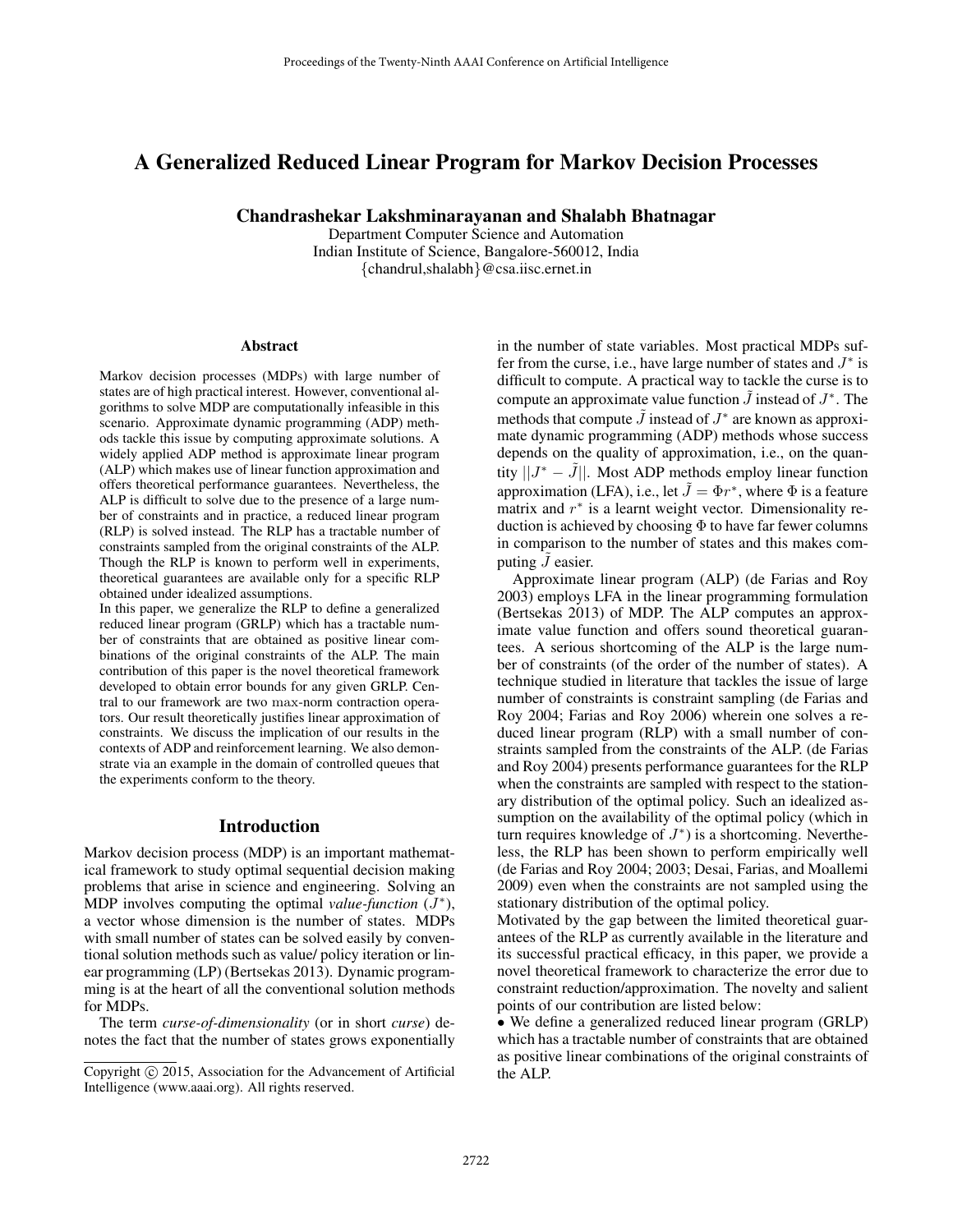• We develop a novel analytical framework in order to relate  $\tilde{J}$ , the solution to the GRLP, and the optimal value function J ∗ . In particular, we come up with two novel max-norm contraction operators, viz., the least upper bound (LUB) projection operator and the approximate least upper bound projection operator (ALUB).

• We show that  $||J^* - \hat{J}|| \le (c_1 + c_2)$ , where  $c_1 > 0$ ,  $c_2 > 0$  are constants. While the term  $c_1$  corresponds to the error inherent to the ALP itself, the term  $c_2$  constitutes the additional error introduced due to constraint approximation.

• The results from the GRLP framework solve the problem of theoretically justifying linear approximation of constraints. Unlike the bounds in (de Farias and Roy 2004) that hold only for specific RLP, our bounds hold for any GRLP and consequently for any RLP.

• We also discuss qualitatively the relative importance of our results in the context of ADP and their implication in the reinforcement learning setting.

• We demonstrate via an example in controlled queues that the experiments conform to the theory developed.

The rest of the paper is organized as follows. First, we present the basics of MDP. We then discuss the ALP technique, the basic error bounds as well as the issues and proposed solutions in literature, followed by the long-standing open questions that we address in this paper. Finally, we present the main results of the paper namely the GRLP and its error analysis. We then present a qualitative discussion of our result followed by the numerical example.

### Markov Decision Process (MDP)

In this section, we briefly discuss the basics of Markov Decision Process (MDP) (the reader is referred to (Bertsekas 2013; Puterman 1994) for a detailed treatment).

**The MDP Model:** An MDP is a 4-tuple  $\langle S, A, P, g \rangle$ , where  $S$  is the state space,  $A$  is the action space,  $P$  is the probability transition kernel and  $q$  is the reward function. We consider MDPs with large but finite number of states, i.e.,  $S = \{1, 2, \ldots, n\}$  for some large n, and the action set is given by  $A = \{1, 2, ..., d\}$ . For simplicity, we assume that all actions are feasible in all states. The probability transition kernel P specifies the probability  $p_a(s, s')$  of transitioning from state s to state  $s'$  under the action  $a$ . We denote the reward obtained for performing action  $a \in A$  in state  $s \in S$  by  $g_a(s)$ .

**Policy:** A policy  $\mu$  specifies the action selection mechanism, and is described by the sequence  $\mu = \{u_1, u_2, \dots, u_n, \dots\},\$ where  $u_n: S \to A, \forall n \geq 0$ . A stationary deterministic policy (SDP) is one where  $u_n \equiv u, \forall n \geq 0$  for some  $u: S \rightarrow A$ . By abuse of notation we denote the SDP by  $u$  itself instead of  $\mu$ . In the setting that we consider, one can find an SDP that is optimal (Bertsekas 2013; Puterman 1994). In this paper, we restrict our focus to the class  $U$  of SDPs. Under an SDP  $u$ , the MDP is a Markov chain with probability transition kernel  $P_u$ .

Value Function: Given an SDP  $u$ , the infinite horizon discounted reward corresponding to state s under u is denoted by  $J_u(s)$  and is defined by  $J_u(s) \stackrel{\Delta}{=} {\bf E}[\sum_{n=0}^{\infty} \alpha^n g_{a_n}(s_n) | s_0 = s, a_n = u(s_n) \,\forall n \geq 0],$ 

where  $\alpha \in (0,1)$  is a given discount factor. Here  $J_u(s)$  is known as the value of the state  $s$  under the SDP  $u$ , and the vector quantity  $J_u \triangleq (J_u(s), \forall s \in S) \in R^n$  is called the value-function corresponding to the SDP  $u$ .

**The optimal SDP**  $u^*$  is obtained as  $u^*(s)$  $\triangleq$  $\arg \max_{u \in U} J_u(s)^1$ .

The optimal value-function  $J^*$  is the one obtained under the optimal policy, i.e.,  $J^* = J_{u^*}$ .

The Bellman Equation and Operator: Given an MDP, our aim is to find the optimal value function  $J^*$  and the optimal policy  $u^*$ . The optimal policy and value function obey the Bellman equation (BE) as under:  $\forall s \in S$ ,

$$
J^*(s) = \max_{a \in A} (g_a(s) + \alpha \sum_{s'} p_a(s, s') J^*(s')), \qquad (1a)
$$

$$
u^*(s) = \arg \max_{a \in A} (g_a(s) + \alpha \sum_{s'} p_a(s, s') J^*(s')). \text{ (1b)}
$$

Typically  $J^*$  is computed first and  $u^*$  is obtained by substituting  $J^*$  in (1b).

The Bellman operator  $T: \mathbb{R}^n \to \mathbb{R}^n$  is defined using the model parameters of the MDP as follows:

$$
(TJ)(s) = \max_{a \in A} (g_a(s) + \alpha \sum_{s'} p_a(s, s')J(s')), J \in \mathbf{R}^n.
$$

Basis Solution Methods: When the number of states of the MDP is small,  $J^*$  and  $u^*$  can be computed exactly using conventional methods such as value/policy iteration and linear programming (LP) (Bertsekas 2013).

Curse-of-Dimensionality is a term used to denote the fact that the number of states grows exponentially in the number of state variables. Most MDPs occurring in practice suffer from the curse, i.e., have large number of states and it is difficult to compute  $J^* \in \mathbb{R}^n$  exactly in such scenarios.

Approximate Dynamic Programming (Bertsekas 2013) (ADP) methods compute an approximate value function  $\tilde{J}$ instead of  $J^*$ . In order to make the computations easier, ADP methods employ function approximation (FA) where in  $\tilde{J}$  is chosen from a parameterized family of functions. The problem then boils down to finding the optimal parameter which is usually of lower dimension and is easily computable.

Linear Function Approximation (LFA) (de Farias and Roy 2003; Nedic and Bertsekas 2003; Konidaris, Osentoski, ´ and Thomas 2011; Mahadevan and Liu 2010; Mahadevan and Maggioni 2007) is a widely used FA scheme where the approximate value function  $\tilde{J} = \Phi r^*$ , with  $\Phi = [\phi_1 | \dots | \phi_k]$ being an  $n \times k$  feature matrix and  $r^*$ , is the parameter to be learnt.

### Approximate Linear Programming

We now present the linear programming formulation of the MDP which forms the basis for ALP. The LP formulation is obtained by unfurling the max operator in the BE in (1) into

 $1$ Such  $u^*$  exists and is well defined in the case of infinite horizon discounted reward MDP, for more details see (Puterman 1994).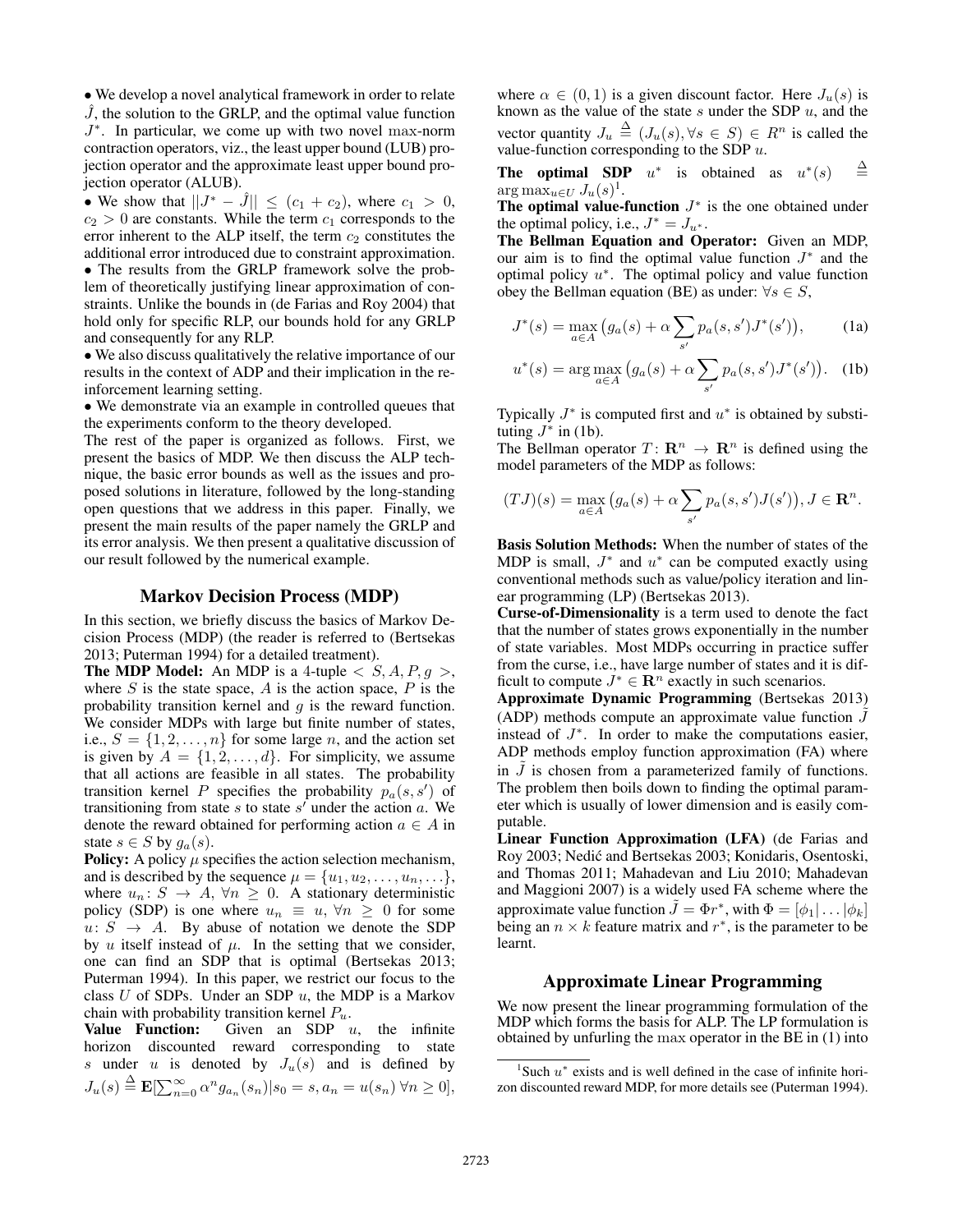a set of linear inequalities as follows:

$$
\min_{J \in \mathbf{R}^n} c^\top J
$$
  
s.t  $J(s) \ge g_a(s) + \alpha \sum_{s'} p_a(s, s') J(s'), \ \forall s \in S, a \in A, (2)$ 

where  $c \in \mathbb{R}_+^n$  is a probability distribution and denotes the relative importance of the various states. One can show that J ∗ is the solution to (2) (Bertsekas 2013). The LP formulation in (2) can be represented in short<sup>2</sup> as,

$$
\min_{J \in \mathbf{R}^n} c^\top J
$$
  
s.t  $J \geq TJ$ . (3)

The approximate linear program (ALP) is obtained by making use of LFA in the LP, i.e., by letting  $J = \Phi r$  in (3) and is given as

$$
\min_{r \in \mathbf{R}^k} c^{\top} \Phi r
$$
  
s.t  $\Phi r \ge T \Phi r$ . (4)

Unless specified otherwise we use  $\tilde{r}_c$  to denote the solution to the ALP and  $\tilde{J}_c = \Phi \tilde{r}_c$  to denote the corresponding approximate value function. The following is a preliminary error bound for the ALP from (de Farias and Roy 2003):

Theorem 1 *Let* 1*, i.e., the vector with all-components equal to* 1*, be in the span of the columns of* Φ *and* c *be a probability* distribution. Then, if  $\tilde{J_c} = \Phi \tilde{r}_c$  is an optimal solution to the *ALP in* (4)*, then*  $||J^* - \tilde{J}_c||_{1,c} \le \frac{2}{1-\alpha} \min_r ||J^* - \Phi r||_{\infty}$ *, where*  $||x||_{1,c} = \sum_{i=1}^{n} c(i)|x(i)|$ .

For a more detailed treatment of the ALP and sophisticated bounds, the reader is referred to (de Farias and Roy 2003). Note that the ALP is a linear program in  $k \, (< \, < n)$  variables as opposed to the LP in  $(3)$  which has n variables. Nevertheless, the ALP has nd constraints (same as the LP) which is an issue when  $n$  is large and calls for constraint approximation/reduction techniques.

#### Related Work

Constraint sampling and The RLP: The most important work in the direction of constraint reduction is constraint sampling (de Farias and Roy 2004) wherein a reduced linear program (RLP) is solved instead of the ALP. While the objective of the RLP is same as that of the ALP, the RLP has only  $m \ll nd$  constraints. These  $m$  constraints are *sampled* from the original nd constraints of the ALP according to a special sampling distribution  $\psi_{u^*,V}$ , where  $u^*$ is the optimal policy and  $V$  is a Lyapunov function (see (de Farias and Roy 2004) for a detailed presentation). If  $\tilde{r}$  and  $\tilde{r}_{RLP}$  are the solutions to the ALP and the RLP respectively, from (de Farias and Roy 2004) we know that  $||J^* - \Phi \tilde{r}_{RLP}||_{1,c} \leq ||J^* - \Phi \tilde{r}||_{1,c} + \epsilon ||J^*||_{1,c}.$  A major gap in the theoretical analysis is that the error bounds are known for only a specific RLP formulated using idealized assumptions, i.e., under knowledge of  $u^*$ .

Other works: Most works in literature make use of the underlying structure of the problem to cleverly reduce the number of constraints of the ALP. A good example is (Guestrin et al. 2003), wherein the structure in factored linear functions is exploited. The use of basis function also helps constraint reduction in (Morrison and Kumar 1999). In (Borkar, Pinto, and Prabhu 2009), the constraints are approximated indirectly by approximating the square of the Lagrange multipliers. In (Petrik and Zilberstein 2009) the transitional error is reduced ignoring the representational and sampling errors. Empirical successes include repeated application of constraint sampling to solve Tetris (Farias and Roy 2006).

Long-Standing Open Questions: The fact that RLP works well empirically goads us to build a more elaborate theory for constraint reduction. In particular, one would like to answer the following questions related to constraint reduction in ALP that have so far remained open.

• As a natural generalization of the RLP, what happens if we define a generalized reduced linear program (GRLP) whose constraints are positive linear combinations of the original constraints of the ALP?

• Unlike (de Farias and Roy 2004) which provides error bounds for a specific RLP formulated using an idealized sampling distribution, is it possible to provide error bounds for any GRLP (and hence any RLP)? In this paper, we address both of the questions above.

### Generalized Reduced Linear Program

We define the generalized reduced linear program (GRLP) as below:

$$
\begin{aligned}\n\min_{r \in \chi} & \sigma^{\top} \Phi r, \\
\text{s.t } & W^{\top} \Phi r \ge W^{\top} T \Phi r,\n\end{aligned} \tag{5}
$$

where  $W \in \mathbf{R}^{nd \times m}_{+}$  is an  $nd \times m$  matrix with all positive entries and  $\chi \subset \mathbf{R}^k$  is any bounded set such that  $\hat{J_c} \in \chi$ . Thus the  $i^{th}$  ( $1 \le i \le m$ ) constraint of the GRLP is a positive linear combination of the original constraints of the ALP, see Assumption 1. Constraint reduction is achieved by choosing  $m \ll nd$ . Unless specified otherwise we use  $\hat{r}_c$  to denote the solution to the GRLP in (5) and  $\hat{J}_c = \Phi \hat{r}_c$  to denote the corresponding approximate value function. We assume the following throughout the rest of the paper:

**Assumption 1**  $W \in \mathbf{R}_{+}^{nd \times m}$  is a full rank  $nd \times m$  matrix *with all non-negative entries. The first column of the feature matrix*  $\Phi$  *(i.e.,* $\phi_1$ *) is*  $\mathbf{1}^3 \in \mathbb{R}^n$  *and that*  $c = (c(i), i =$  $(1, \ldots, n) \in \mathbb{R}^n$  *is a probability distribution, i.e.,*  $c(i) \geq 0$ and  $\sum_{i=1}^{n'} c(i) = 1$ . It is straightforward to see that a RLP *is trivially a GRLP.*

As a result of constraint reduction the feasible region of the GRLP is a superset of the feasible region of the ALP (see Figure 1). In order to bound  $||J^* - \tilde{J}_c||$ , (de Farias and Roy 2003) makes use of the property that  $\Phi \tilde{r}_c \geq T \Phi \tilde{r}_c$ . However, in the case of the GRLP, this property does not

 $^2J \geq TJ$  is a shorthand for the *nd* constraints in (2). It is also understood that constraints  $(i - 1)n + 1, \ldots, in$  correspond to the  $i^{th}$  action.

 $31$  is a vector with all components equal to 1.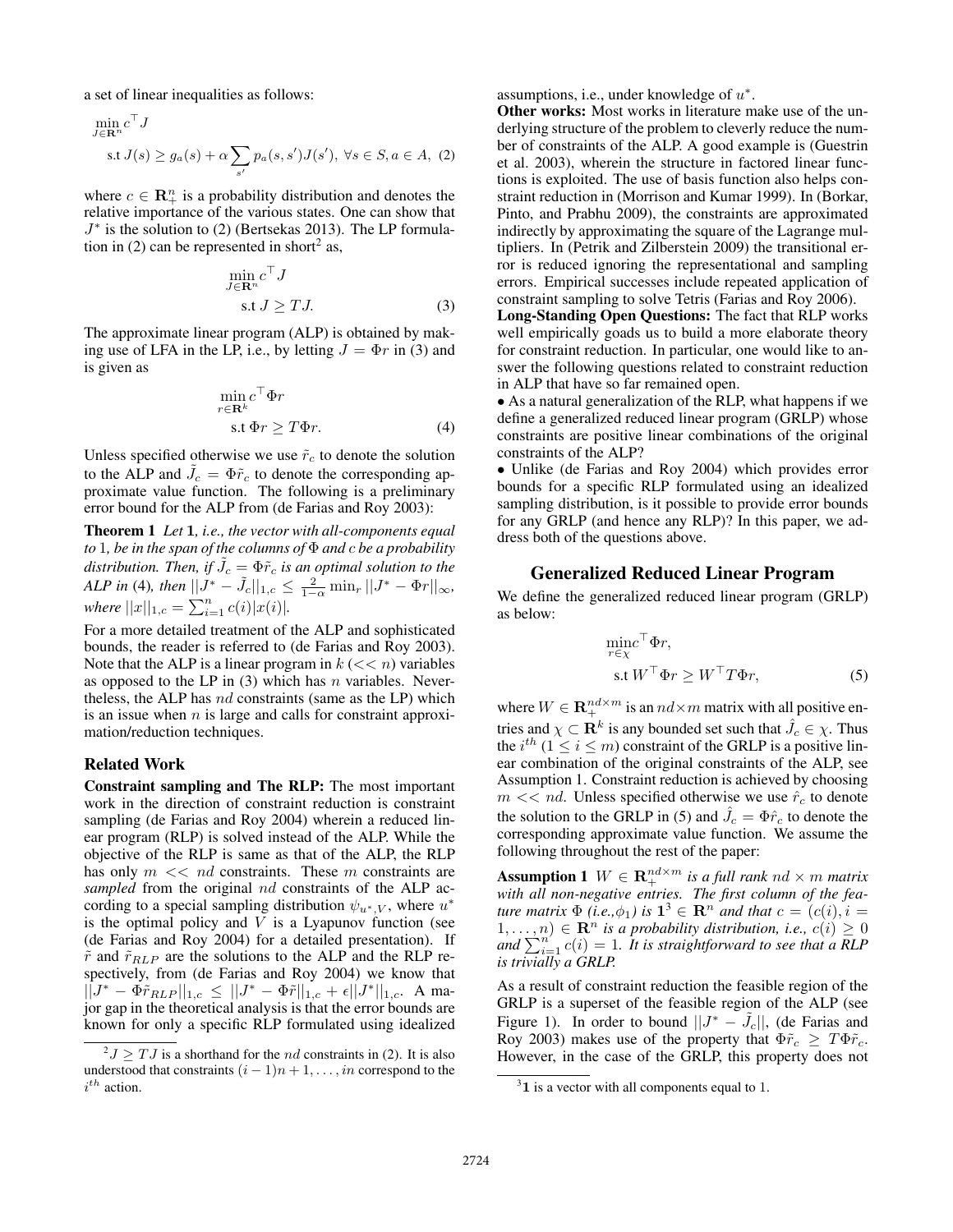

Figure 1: The outer lightly shaded region corresponds to GRLP constraints and the inner dark shaded region corresponds to the original constraints. The main contribution of the paper is to provide a bound for  $||J^* - \hat{J}_c||$ .

hold anymore and hence it is a challenge to bound the error  $||J^* - \hat{J}_c||$ . We tackle this challenge by introducing two novel max-norm contraction operators called the least upper bound projection (LUBP) and approximate least upper bound projection (ALUBP) operators denoted by  $\Gamma$  and  $\Gamma$ respectively. We first present some definitions before the main result and a sketch of its proof. The least upper bound (LUB) projection operator  $\Gamma: \mathbb{R}^n \to \mathbb{R}^n$  is defined as below:

**Definition 2** *Given*  $J \in \mathbb{R}^n$ *, its least upper bound projection is denoted by* ΓJ *and is defined as*

$$
(\Gamma J)(i) \stackrel{\Delta}{=} \min_{j=1,\dots,k} (\Phi r_{e_j})(i), \ \forall i = 1,\dots,n,\qquad(6)
$$

where  $V(i)$  denotes the i<sup>th</sup> component of the vector  $V \in$  $\mathbf{R}^n$ . Also in (6),  $e_j$  is the vector with 1 in the  $j^{th}$  place and *zeros elsewhere, and* r<sup>e</sup><sup>j</sup> *is the solution to the linear program in* (7) *for*  $c = e_j$ *.* 

$$
r_c \stackrel{\Delta}{=} \frac{\text{min}}{r \in \chi} \Phi r,
$$
  
s.t  $\Phi r \geq TJ.$  (7)

#### Remark 1

- *1. Given*  $\Phi$  *and*  $J \in \mathbb{R}^n$ *, define*  $\mathcal{F} \triangleq {\Phi r | \Phi r \geq T J}$ *. Thus* F *is the set of all vectors in the span of* Φ *that upper bound* T J*. By fixing* c *in the linear program in* (7) *we select a unique vector*  $\Phi r_c \in \mathcal{F}$ *. The LUB projection*  $\mathit{operator} \Gamma$  *picks*  $n$  *vectors*  $\Phi r_{e_i}, i = 1, \ldots, n$  *from the set* F *and* ΓJ *is obtained by computing their component-wise minimum.*
- *2. Even though* ΓJ *does not belong to the span of* Φ*,* ΓJ *in some sense collates the various best upper bounds that can be obtained via the linear program in* (7)*.*
- *3. The LUB operator* Γ *in* (6) *bears close similarity to the ALP in* (4)*.*

We define an approximate least upper bound (ALUB) projection operator which has a structure similar to the GRLP and is an approximation to the LUB operator.

**Definition 3** *Given*  $J \in \mathbb{R}^n$ *, its approximate least upper bound (ALUB) projection is denoted by* Γ*J and is defined as* 

$$
(\tilde{\Gamma}J)(i) \stackrel{\Delta}{=} \min_{j=1,\dots,k} (\Phi r_{e_j})(i), \ \forall i = 1,\dots,n,
$$
 (8)

*where*  $r_{e_j}$  *is the solution to the linear program in* (9) *for*  $c = e_j$ , and  $e_j$  *is same as in Definition 2.* 

$$
r_c \stackrel{\Delta}{=} \min_{r \in \chi} \tau \Phi r,
$$
  
s.t  $W^\top \Phi r \ge W^\top T J, W \in \mathbf{R}_+^{nd \times m}$ . (9)

**Definition 4** The LUB projection of  $J^*$  is denoted by  $\bar{J} =$  $\Gamma J^*$ *, and let*  $r^* \stackrel{\Delta}{=} \argmin$  $r \in \mathbf{R}^k$  $||J^* - \Phi r^*||.$ 

## Main Result

Theorem 5

$$
||J^* - \hat{J}_c||_{1,c} \le \frac{6||J^* - \Phi r^*||_{\infty} + 2||\Gamma \bar{J} - \tilde{\Gamma}\bar{J}||_{\infty}}{1 - \alpha}.
$$
 (10)

Proof: Here we provide a sketch of the proof (see (Lakshminarayanan and Bhatnagar 2014) for the detailed proof). Figure 2 gives an idea of the steps that lead to the result. First, one shows that the operators  $\Gamma$  and  $\Gamma$  have the maxnorm contraction property with factor  $\alpha$ . As a result, operators  $\Gamma$  and  $\tilde{\Gamma}$  have fixed points  $\tilde{V} \in \mathbb{R}^n$  and  $\hat{V} \in \mathbb{R}^n$  respectively. This leads to the inequalities  $\tilde{J}_c \ge \tilde{V} \ge J^*$  and  $\hat{J}_c \geq \hat{V}$  (see Figure 2), followed by which one can bound the term  $||J^* - \hat{V}||_{\infty}$  and then go on to show that any solution  $\tilde{r}_c$  to the GRLP is also a solution to the program in (11).

$$
\min_{r \in \chi} ||\Phi r - \hat{V}||_{1,c}
$$
  
s.t  $W^{\top} \Phi r \ge W^{\top} T \Phi r$ . (11)

One then obtains the bound  $||J^* - \hat{J}_c||_{1,c}$  as in (10) using the fact that  $||J^* - \bar{J}||_{\infty} \leq 2||J^* - \Phi r^*||_{\infty}$ , where  $r^*$  is as in Definition 4.



Figure 2: A schematic of the error analysis. Here  $d = ||J^* - \hat{J}_c||_{1,c}$ .

It is important to note that  $\Gamma/\tilde{\Gamma}$  are only analytical constructs that lead us to the error bounds, and need not be calculated in practice for systems with large n.

#### **Discussion**

We now make various important qualitative observations about the result in Theorem 5.

Error Terms: The error term is split into two factors, the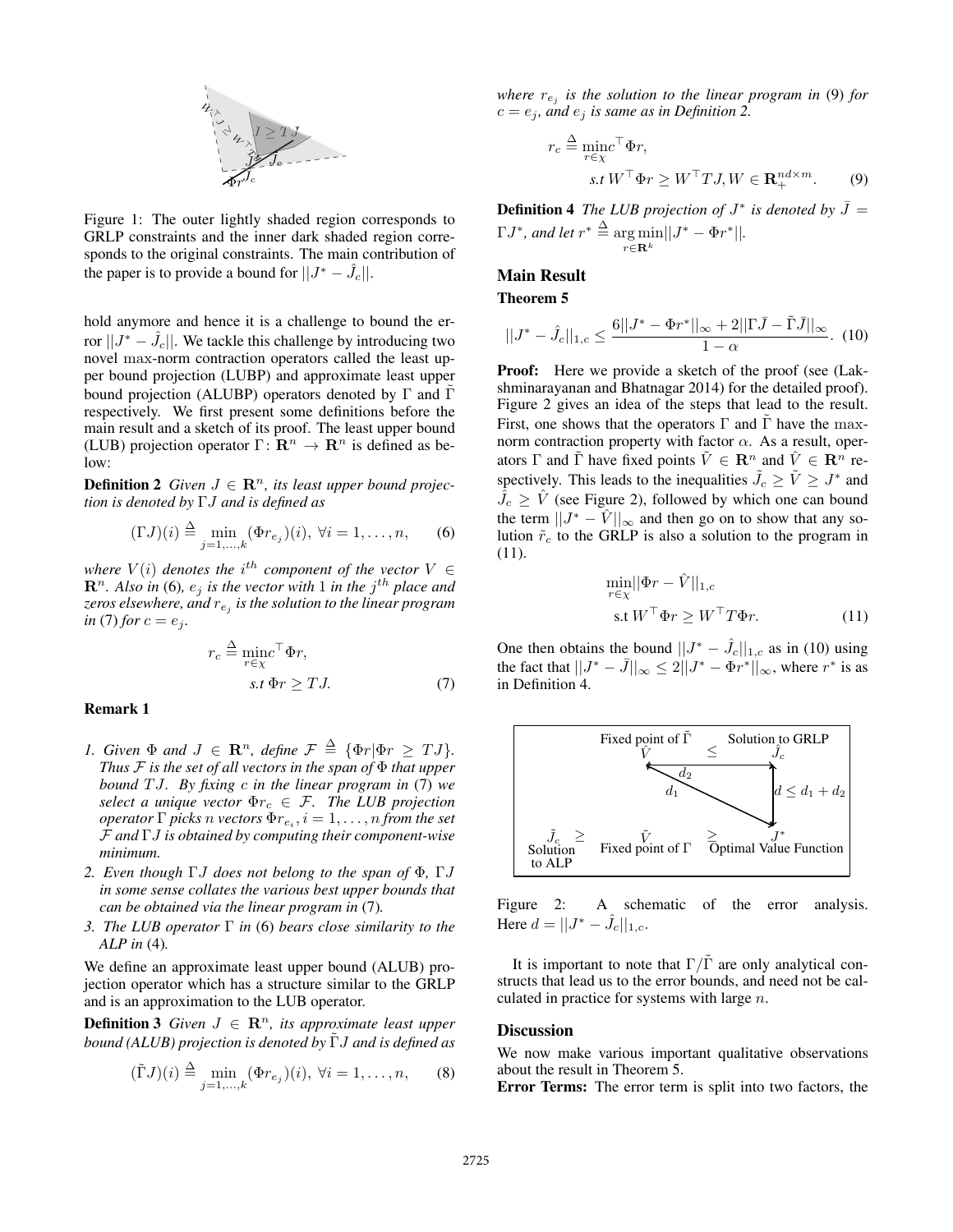first of which is related to the best possible projection while the second factor is related to constraint approximation. The second factor  $||\Gamma \bar{J} - \tilde{\Gamma} \bar{J}||_{\infty}$  is completely defined in terms of  $\Phi$ , W and T, and does not require knowledge of stationary distribution of the optimal policy. It makes intuitive sense since given that  $\Phi$  approximates  $J^*$ , it is enough for W to depend on  $\Phi$  and  $T$  without any additional requirements. Unlike the result in (de Farias and Roy 2004) which holds only for a specific RLP formulated under ideal assumptions, our bounds hold for any GRLP and as a result for any given RLP. Another interesting feature of our result is that it holds with probability 1. Also by making use of appropriate Lyapunov functions as in (de Farias and Roy 2003), the error bound in (10) can also be stated using a weighted  $L_{\infty}$ -norm, thereby indicating the relative importance of states.

Additional insights on constraint sampling: It is easy to notice from Definitions 2, 3 and 4 that for any given state  $s \in S, \Gamma \bar{J}(s) \geq J^*(s)$ , and that  $\Gamma \bar{J}(s) \geq \tilde{\Gamma} \bar{J}(s)$ . If the state s is selected in the RLP, then it is also true that  $\Gamma \overline{J}(s)$  >  $\tilde{\Gamma}\bar{J}(s) \geq J^*(s)$ . Thus the additional error  $|\Gamma \bar{J}(s) - \tilde{\Gamma} \bar{J}(s)|$ due to constraint sampling is less than the original projection error  $|\Gamma \bar{J}(s) - J^*(s)|$  due to function approximation. This means that the RLP is expected to perform well whenever *important* states are retained after constraint sampling. Thus the sampling distribution need not be the stationary distribution of the optimal policy as long as it samples the important states, an observation that might theoretically explain the empirical successes of the RLP (de Farias and Roy 2003; Farias and Roy 2006; Desai, Farias, and Moallemi 2009). Relation to other ADP methods:

| ADP Method        | Empirical                     | Theoretical         |
|-------------------|-------------------------------|---------------------|
| Projected Bellman |                               | X-Policy Chattering |
| Equation          |                               |                     |
| AL P              | X-Large number of Constraints |                     |
| RL P              |                               | X- Only under       |
|                   |                               | ideal assumptions   |

A host of the ADP methods such as (Lagoudakis and Parr 2003; Nedic and Bertsekas 2003; Boyan 1999; Tsitsiklis and ´ Roy 1997) are based on solving the projected Bellman equation (PBE). The PBE based methods have been empirically successful and also have theoretical guarantees for the approximate value function. However, a significant shortcoming is that they suffer from the issue of *policy-chattering* (see section 6.4.3 of (Bertsekas 2013)), i.e., the sequence of policies might oscillate within a set of bad policies. A salient feature of the ALP based methods is that they find only one approximate value function  $\tilde{J}_c$  and one sub-optimal policy derived as a greedy policy with respect to  $\tilde{J}_c$ . As a result there is no such issue of policy-chattering for the ALP based methods. By providing the error bounds for the GRLP, our paper provides the much required theoretical support for the RLP. Our GRLP framework closes the long-standing gap in the literature of providing a theoretical framework to bound the error due to constraint reduction in ALP based schemes. GRLP is linear function approximation of the constraints: In order to appreciate this fact consider the Lagrangian of the ALP and GRLP in (12) and (13), respectively, i.e.,

$$
\tilde{L}(r,\lambda) = c^{\top} \Phi r + \lambda^{\top} (T \Phi r - \Phi r), \qquad (12)
$$

$$
\hat{L}(r,q) = c^{\top} \Phi r + q^{\top} W^{\top} (T \Phi r - \Phi r). \tag{13}
$$

The insight that the GRLP is linear function approximation of constraints (i.e., the Lagrangian multipliers) can be obtained by noting that  $Wq \approx \lambda$  in (13). Note that while the ALP employs LFA in its objective, the GRLP employs linear approximation both in the objective as well as the constraints. This has significance in the context of the reinforcement learning setting (Sutton and Barto 1998) wherein the model information is available in the form of noisy sample trajectories. RL algorithms make use of stochastic approximation (SA) (Borkar 2008) and build on ADP methods to come up with incremental update schemes to learn from noisy samples presented to them and linear approximation architectures are found to be useful in this setting. An SA scheme to solve the GRLP in the RL setting can be derived in a manner similar to (Borkar, Pinto, and Prabhu 2009).

## Application to Controlled Queues

We take up an example in the domain of controlled queues to show that experiments are in agreement with the theory developed. More specifically, we look at the error bounds for different constraints reduction schemes to demonstrate the fact that whenever value of  $||\Gamma \bar{J} - \Gamma \bar{J}||_{\infty}$  is less, the GRLP solution is close to the optimal value function. The queuing system consists of  $n = 10^4$  states and  $d = 4$ 

actions. We chose  $n = 10<sup>4</sup>$  because it was possible to solve both the GRLP and the exact LP (albeit with significant effort) so as to enumerate the approximation errors. We hasten to mention that while we could run the GRLP for queuing systems with  $n > 10<sup>4</sup>$  without much computational overhead, solving the exact LP was not possible for  $n > 10^4$ , as a result of which the approximation error could not be computed.

Queuing Model: The queuing model used here is similar to the one in Section 5.2 of (de Farias and Roy 2003). We consider a single queue with arrivals and departures. The state of the system is the queue length with the state space given by  $S = \{0, \ldots, n-1\}$ , where  $n-1$  is the buffer size of the queue. The action set  $A = \{1, \ldots, d\}$  is related to the service rates. We let  $s_t$  denote the state at time t. The state at time  $t + 1$  when action  $a_t \in A$  is chosen is given by  $s_{t+1} = s_t + 1$  with probability p,  $s_{t+1} = s_t - 1$  with probability  $q(a_t)$  and  $s_{t+1} = s_t$ , with probability  $(1 - p - q(a_t))$ . For states  $s_t = 0$  and  $s_t = n - 1$ , the system dynamics is given by  $s_{t+1} = s_t + 1$  with probability p when  $s_t = 0$ and  $s_{t+1} = s_t - 1$  with probability  $q(a_t)$  when  $s_t = n - 1$ . The service rates satisfy  $0 < q(1) \leq \ldots \leq q(d) < 1$  with  $q(d)$  > p so as to ensure 'stabilizability' of the queue. The reward associated with the action  $a \in A$  in state  $s \in S$  is given by  $g_a(s) = -(s + 60q(a)^3)$ .

Choice of  $\Phi$  : We make use of polynomial features in  $\Phi$ (i.e.,  $1, s, \ldots, s^{k-1}$ ) since they are known to work well for this domain (de Farias and Roy 2003). This takes care of the term  $||J^* - \Phi r^*||_{\infty}$  in (10).

**Selection of**  $W$ **:** For our experiments, we choose two contenders for the W-matrix: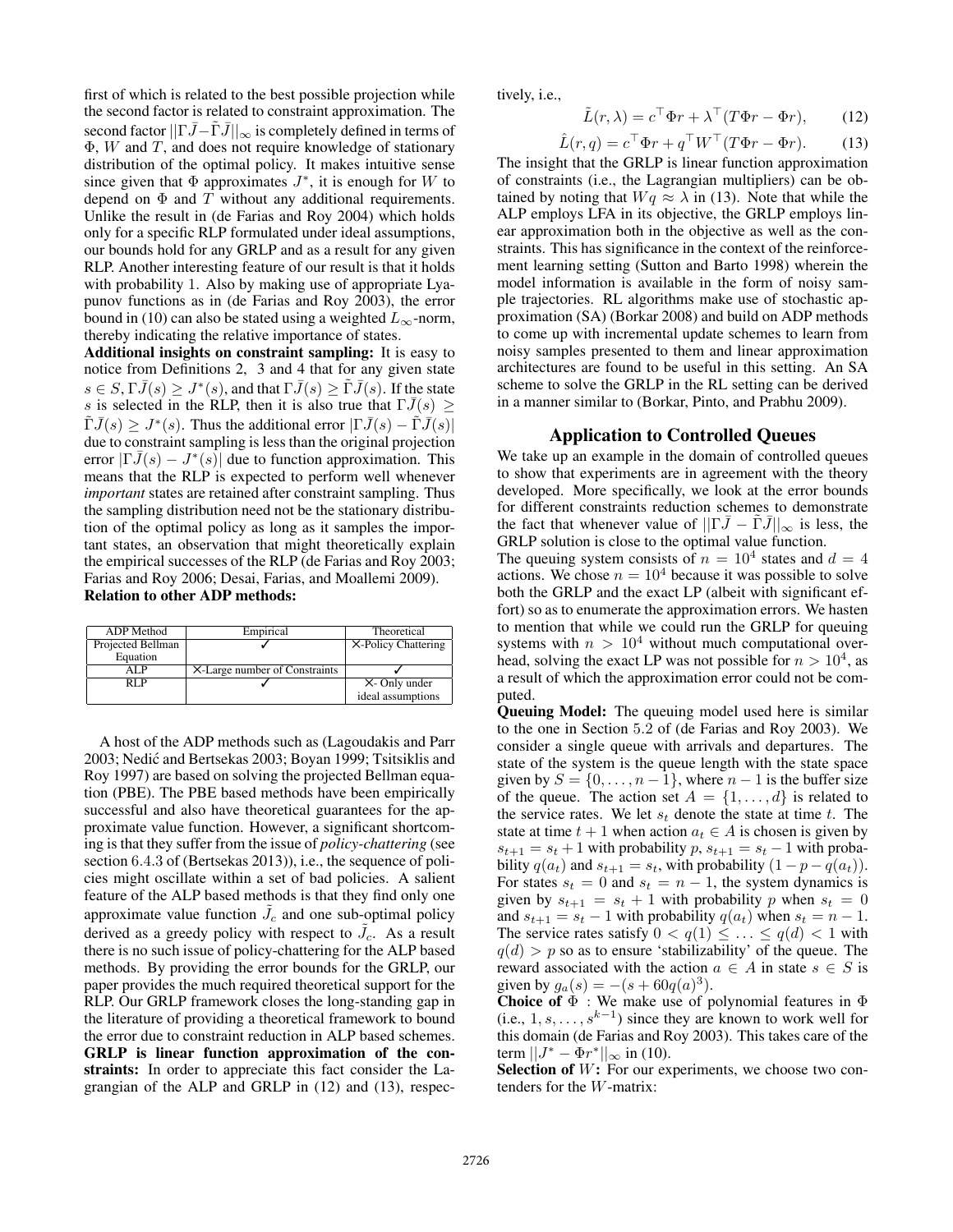(i)  $W_c$ - matrix that corresponds to sampling according to c. This is justified by the insights obtained from the error term  $||\Gamma \overline{J} - \overline{\Gamma} \overline{J}||_{\infty}$  and the idea of selecting the important states. (ii)  $W_a$  state-aggregation matrix, a heuristic derived by interpreting  $W$  to be the feature matrix that approximates the Lagrange multipliers as  $\lambda \approx Wq$ , where  $\lambda \in \mathbb{R}^{nd}$ ,  $r \in \mathbb{R}^{m}$ . One can show (Dolgov and Durfee 2006) that the optimal Lagrange multipliers are the discounted number of visits to the 'state-action' pairs under the optimal policy  $u^*$ , i.e.,  $\lambda^*(s, u^*(s)) = (c^{\top} (I - \alpha P_{u^*})^{-1})(s) = (c^{\top} (I + \alpha P_{u^*} +$  $\alpha^2 P_{u^*}^2 + ...)(s), \lambda^*(s, u^*(s)) = 0, \forall a \neq u^*(s)$ , where  $P_{u^*}$  is the probability transition matrix with respect to the optimal policy. Even though we might not have the optimal policy  $u^*$  in practice, the fact that  $\lambda^*$  is a linear combination of  $\{P_{u^*}, \overline{P_{u^*}^2}, \ldots\}$  hints at the kind of features that might be useful for the W matrix. Our choice of  $W_a$  matrix to correspond to aggregation of nearby states is motivated by the observation that  $P^n$  captures  $n^{th}$  hop connectivity/neighborhood information. The aggregation matrix  $W_a$  is defined as below:  $\forall i = 1, \ldots, m$ ,

$$
W_a(i,j) = 1, \,\forall j \text{ s.t } j = (i-1)\frac{n}{m} + k + (l-1)n,
$$

$$
k = 1, \dots, \frac{n}{m}, l = 1, \dots, d,
$$

$$
= 0, \text{ otherwise.}
$$
(14)

In order to provide a contrast between good and bad choices of W matrices we also make use of two more matrices, an ideal matrix  $W_i$  generated by sampling according to the stationary distribution of the optimal policy as in (de Farias and Roy 2004) and  $W_c$  generated by sampling using c, as well as  $W_r$ , a random matrix in  $\mathbf{R}^{nd \times m}_{+}$ . For the sake of comparison, we compute  $\|\Gamma \bar{J} - \tilde{\Gamma} \bar{J}\|_{\infty}$  for the different W matrices. Though computing  $||\Gamma \bar{J} - \Gamma \bar{J}||_{\infty}$  might be hard in the case of large n, since  $||\Gamma \bar{J} - \tilde{\Gamma} \bar{J}||_{\infty}$  is completely dependent on the structure of  $\Phi$ , T and W, we can compute it for small n instead and use it as a surrogate. Accordingly, we first chose a smaller system,  $Q_S$ , with  $n = 10$ ,  $d = 2$ ,  $k = 2$ ,  $m = 5$ ,  $q(1) = 0.2, q(2) = 0.4, p = 0.2$  and  $\alpha = 0.98$ . In the case of  $Q_S$ ,  $W_a$  ((14) with  $m = 5$ ) turns out to be a  $20 \times 5$  matrix where the  $i^{th}$  constraint of the GRLP is the average of all constraints corresponding to states  $(2i-1)$  and  $2i$  (there are four constraints corresponding to these two states). The various error terms are listed in Table 1 and plots are shown in Figure 3. It is clear from Table 1 that  $W_a$ ,  $W_i$  and  $W_c$  have much better  $\left\vert \left\vert \Gamma \bar{J} - \Gamma \bar{J} \right\vert \right\vert_{\infty}$  than randomly generated positive matrices. Since each constraint is a hyperplane, taking linear combinations of non-adjacent hyperplanes might drastically affect the final solution. This could be a reason why  $W_r$ (random matrix) performs poorly in comparison with other W matrices.

| Error Term | $\mid W_i \mid$ |     |                          |
|------------|-----------------|-----|--------------------------|
|            | -39             | -84 | $\pm$ 54.15 $\pm$ 251.83 |

Table 1: Shows various error terms for  $Q_S$ .

Next we consider a moderately large queuing system  $Q_L$ 

with  $n = 10^4$  and  $d = 4$  with  $q(1) = 0.2$ ,  $q(2) = 0.4$ ,  $q(3) = 0.6, q(4) = 0.8, p = 0.4$  and  $\alpha = 0.98$ . In the case of  $Q_L$ , we chose  $k = 4$  (i.e., we used 1, s, s<sup>2</sup> and s<sup>3</sup> as basis vectors) and we chose  $W_a$  (14),  $W_c$ ,  $W_i$  and  $W_r$ with  $m = 50$ . We set  $c(s) = (1 - \zeta)\zeta^s$ ,  $\forall s = 1, ..., 9999$ , with  $\zeta = 0.9$  and  $\zeta = 0.999$  respectively. The results in Table 2 show that performance exhibited by  $W_a$  and  $W_c$  is better by several orders of magnitude over 'random' in the case of the large system  $Q_L$  and is close to the ideal sampler  $W_i$ . Also note that a better performance of  $W_a$  and  $W_c$  in the larger system  $Q_L$  is in agreement with a lower value of  $||\Gamma \bar{J} - \tilde{\Gamma} \bar{J}||_{\infty}$  in the smaller system  $Q_S$ .

| Error Terms                                                                              | $W_i$          |    | $W_a$ |                        |
|------------------------------------------------------------------------------------------|----------------|----|-------|------------------------|
| $-J_c  _{1,c}$ for $\zeta = 0.9$                                                         | $\frac{32}{5}$ | 32 | 220   | $1.5.04 \times 10^{4}$ |
| $  J^* - J_c  _{1,c}$ for $\zeta = 0.999$   110   180.5608   82   1.25 × 10 <sup>7</sup> |                |    |       |                        |

|  |  | Table 2: Shows performance metrics for $Q_L$ . |  |  |  |
|--|--|------------------------------------------------|--|--|--|
|--|--|------------------------------------------------|--|--|--|

#### Conclusion

Solving MDPs with large number of states is of practical interest. However, when the number of states is large, it is difficult to calculate the exact value function. ALP is a widely studied ADP scheme that computes an approximate value function and offers theoretical guarantees. Nevertheless, the ALP is difficult to solve due to its large number of constraints and in practice a reduced linear program (RLP) is solved. Though RLP has been shown to perform well empirically, theoretical guarantees are available only for a specific RLP formulated under idealized assumptions. This paper provided a more elaborate treatment of constraint reduction/approximation. Specifically, we generalized the RLP to formulate a generalized reduced linear program (GRLP) and provided error bounds. Our results addressed a longstanding open problem of analytically justifying linear function approximation of the constraints. We discussed the implications of our results in the contexts of ADP and reinforcement learning. We found that our experiments conform to the theory developed in this paper on an example in the domain of controlled queues. Future directions include providing more sophisticated error bounds based on Lyapunov functions, a two-time scale actor-critic scheme to solve the GRLP, and basis function adaptation schemes to tune the W matrix.



Figure 3: Plot corresponding to  $Q_S$  on the left and  $Q_L$  on the right. The GRLP here used  $W_a$  in (14) with  $m = 5$  for  $Q_S$  and  $m = 50$  for  $Q_L$ .